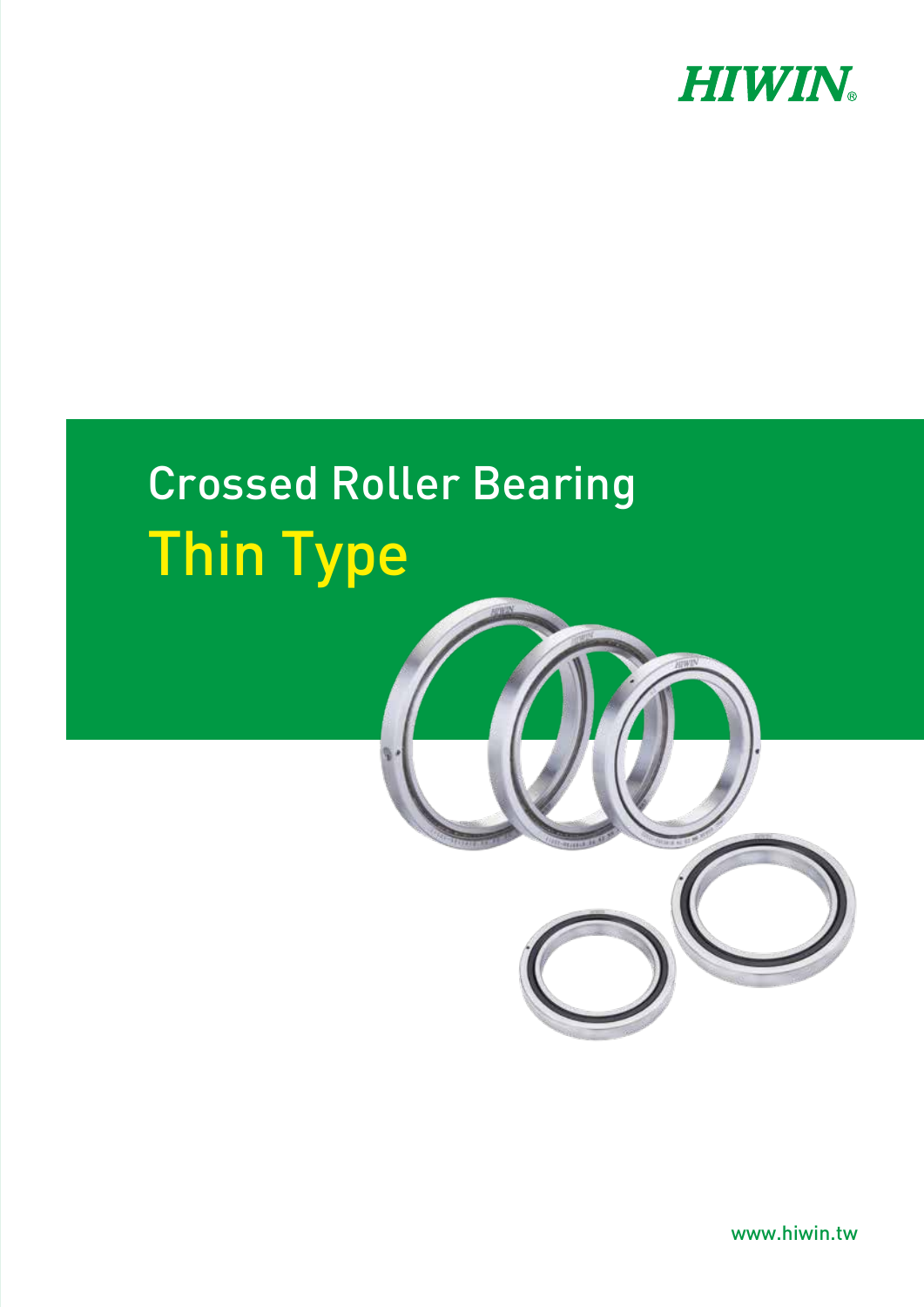## Product Features /

- 40% decrease in bearing volume, with high rigidity and load capability.  $\bullet$
- Suitable for compact and lightweight applications. ė
- Integrated inner and outer ring.  $\bullet$

## Applications /

- **Industrial robots.**
- Stator winding machines.
- Products and equipment that require a light weight, compact design.



WW= seal on both sides NN= open type without seals

## Comparison with Standard CRB /





Thin type

**Standard**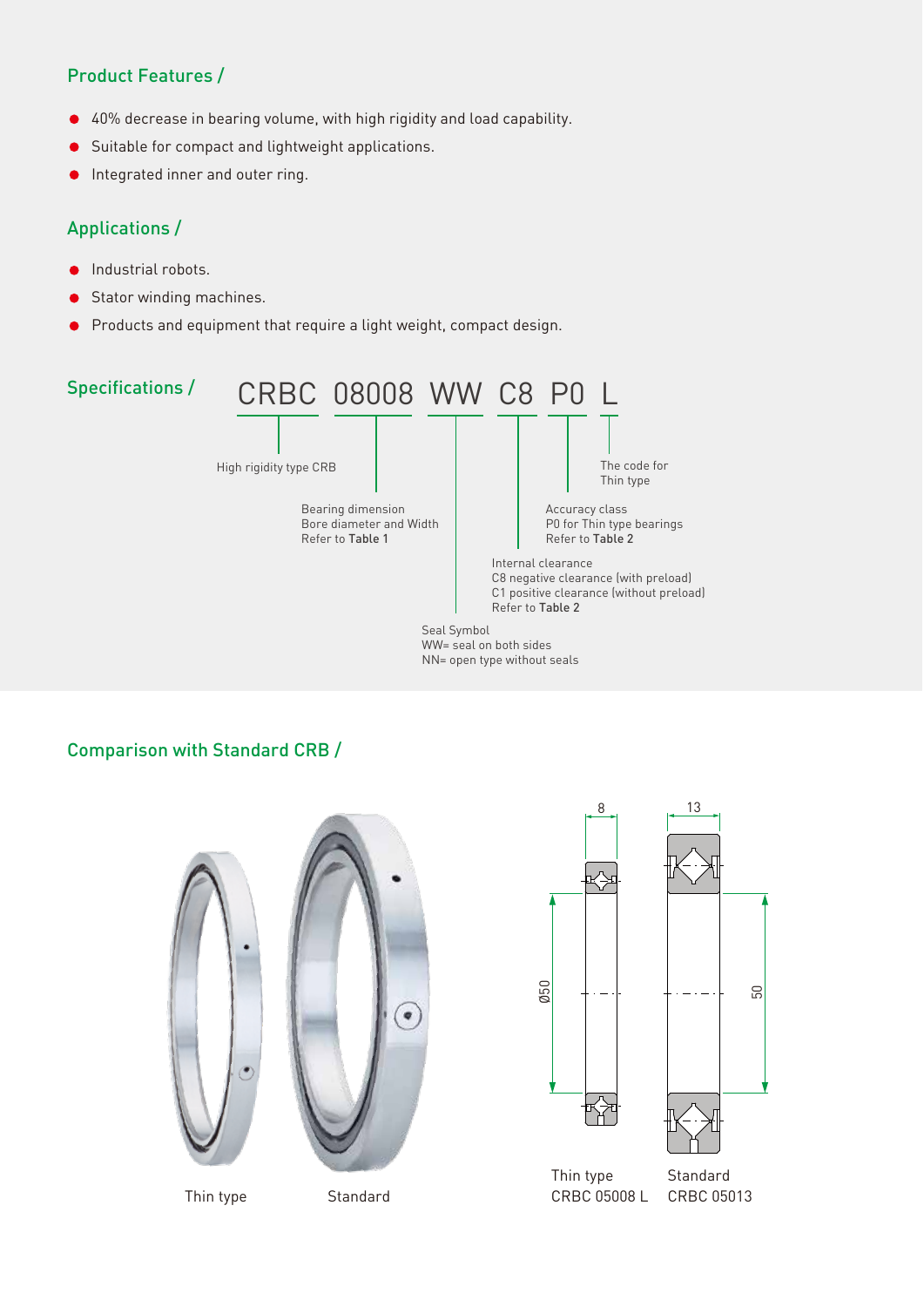|                   | Dimensions (mm)   |        |              | Oil holes,<br>$d_{0H}$ (mm) |                    | Basic load rating (kN)  | Mounting dimensions (mm) |         |              |  |
|-------------------|-------------------|--------|--------------|-----------------------------|--------------------|-------------------------|--------------------------|---------|--------------|--|
| Inner<br>diameter | Outer<br>diameter | Width  | Bearing no.  |                             | Dynamic<br>load, C | Static load.<br>$C_{0}$ | $d_{a}$                  | $D_{a}$ | Chamfer<br>C |  |
| (d)               | (D)               | (B, T) |              |                             |                    |                         |                          |         |              |  |
| 50                | 66                | 8      | CRBC 05008 L | 1.5                         | 6.1                | 8.7                     | 53.2                     | 61      | 0.6          |  |
| 60                | 76                | 8      | CRBC 06008 L | 1.5                         | 6.7                | 10.4                    | 63.2                     | 71      | 0.6          |  |
| 70                | 86                | 8      | CRBC 07008 L | 1.5                         | 7.3                | 12.1                    | 73.2                     | 81      | 0.6          |  |
| 80                | 96                | 8      | CRBC 08008 L | 1.5                         | 7.8                | 13.8                    | 83.2                     | 91      | 0.6          |  |
| 90                | 106               | 8      | CRBC 09008 L | 1.5                         | 8.3                | 15.5                    | 93.2                     | 101     | 0.6          |  |
| 100               | 116               | 8      | CRBC 10008 L | 1.5                         | 8.8                | 17.3                    | 103.2                    | 111     | 0.6          |  |









### Table 2. Accuracy and Internal clearance

Unit: μm

| Bearing no.  | Deviation                                         |       |                                            |       |                                                                                    |        | Rotational accuracy (P0)                    | Internal clearance                          |                                  |              |                                     |     |
|--------------|---------------------------------------------------|-------|--------------------------------------------|-------|------------------------------------------------------------------------------------|--------|---------------------------------------------|---------------------------------------------|----------------------------------|--------------|-------------------------------------|-----|
|              | Bore diameter<br>deviation<br>$[{\Delta d}_{mn}]$ |       | Outer diameter<br>deviation<br>$[AD_{mn}]$ |       | Width deviation<br>for inner ring<br>and outer ring<br>$\Delta B_s$ , $\Delta T_s$ |        | Radial and<br>face runout for<br>inner ring | Radial and<br>face runout for<br>outer ring | C <sub>8</sub><br>(with preload) |              | C <sub>1</sub><br>(without preload) |     |
|              |                                                   |       |                                            |       |                                                                                    |        | $K_{ia}$ , $S_{ia}$                         | $K_{ea}S_{ea}$                              |                                  |              |                                     |     |
|              | High                                              | Low   | High                                       | Low   | High                                                                               | Low    | Max                                         | Max                                         | Min                              | Max          | Min                                 | Max |
| CRBC 05008 L | $\Omega$                                          | $-15$ | $\Omega$                                   | $-13$ | $\mathbf 0$                                                                        | $-120$ | 13                                          | 13                                          | $-10$                            | 0            | $\overline{2}$                      | 20  |
| CRBC 06008 L | $\Omega$                                          | $-15$ | $\Omega$                                   | $-13$ | $\mathbf 0$                                                                        | $-120$ | 13                                          | 13                                          | $-10$                            | $\mathbf 0$  | $\overline{2}$                      | 20  |
| CRBC 07008 L | $\Omega$                                          | $-15$ | $\Omega$                                   | $-15$ | $\mathbf 0$                                                                        | $-120$ | 15                                          | 15                                          | $-10$                            | $\mathbf{0}$ | $\overline{2}$                      | 20  |
| CRBC 08008 L | $\mathbf 0$                                       | $-15$ | $\Omega$                                   | $-15$ | $\mathbf 0$                                                                        | $-120$ | 15                                          | 15                                          | $-10$                            | $\mathbf 0$  | $\overline{2}$                      | 20  |
| CRBC 09008 L | $\Omega$                                          | $-20$ | $\Omega$                                   | $-15$ | $\Omega$                                                                           | $-120$ | 15                                          | 15                                          | $-10$                            | $\mathbf{0}$ | $\overline{2}$                      | 20  |
| CRBC 10008 L | $\mathbf 0$                                       | $-20$ | $\mathbf 0$                                | $-15$ | $\mathbf 0$                                                                        | $-120$ | 15                                          | 15                                          | $-10$                            | $\mathbf 0$  | $\overline{2}$                      | 20  |

Note:  $1.^{''}d_{\text{mp}}$ " the average of maximum and minimum value of bore diameter.

2."D<sub>mp</sub>" the average of maximum and minimum value of outer diameter.

3.The accuracy grade of HIWIN Thin type is P0. If you need higher accuracy, please contact HIWIN.